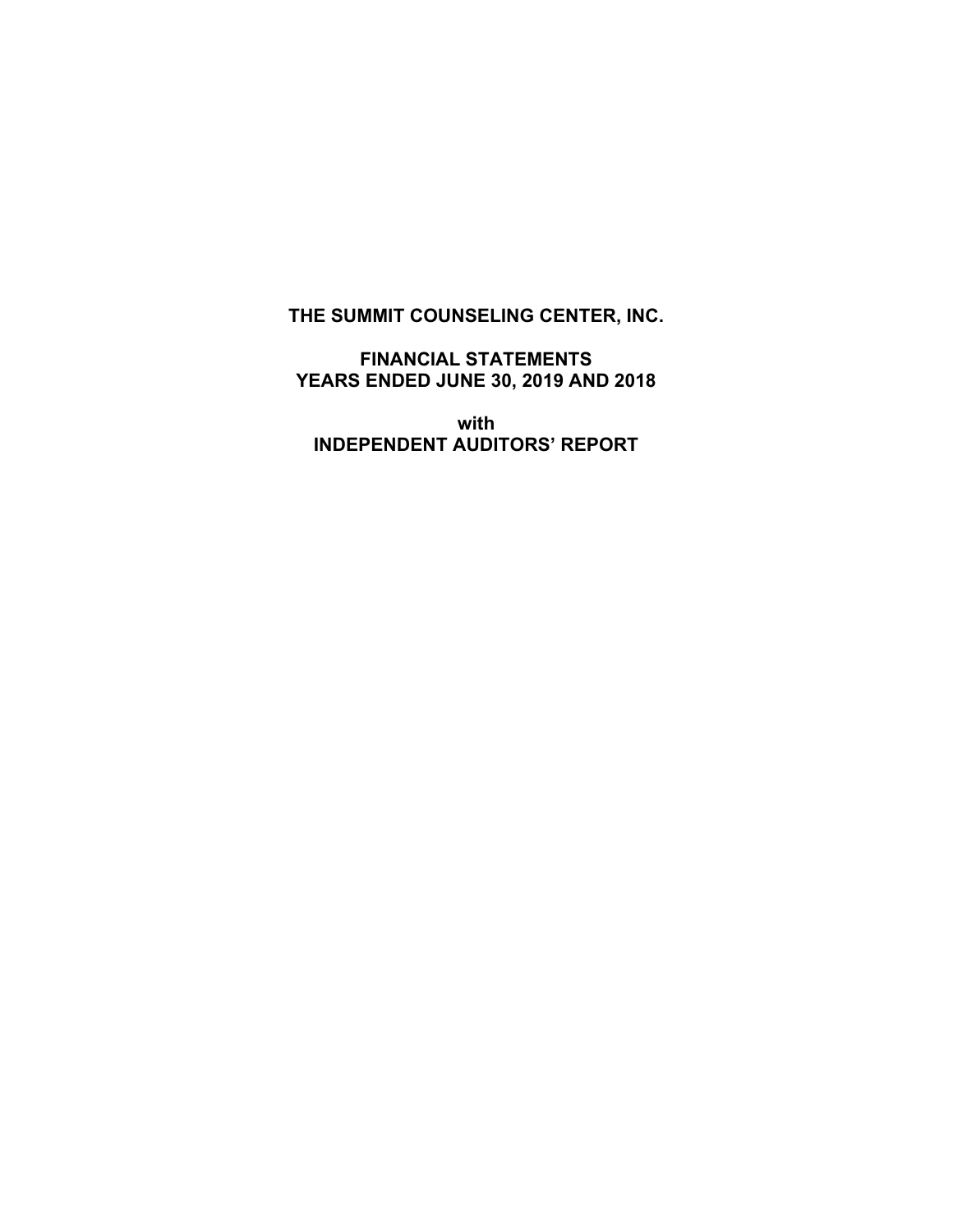# **TABLE OF CONTENTS**

| INDEPENDENT AUDITORS' REPORT                      | $3 - 4$ |
|---------------------------------------------------|---------|
| STATEMENT OF FINANCIAL POSITION                   | 5       |
| STATEMENT OF ACTIVITIES AND CHANGES IN NET ASSETS | $6 - 7$ |
| STATEMENT OF FUNCTIONAL EXPENSES                  | $8-9$   |
| STATEMENT OF CASH FLOWS                           | 10      |
| NOTES TO FINANCIAL STATEMENTS                     | 11-17   |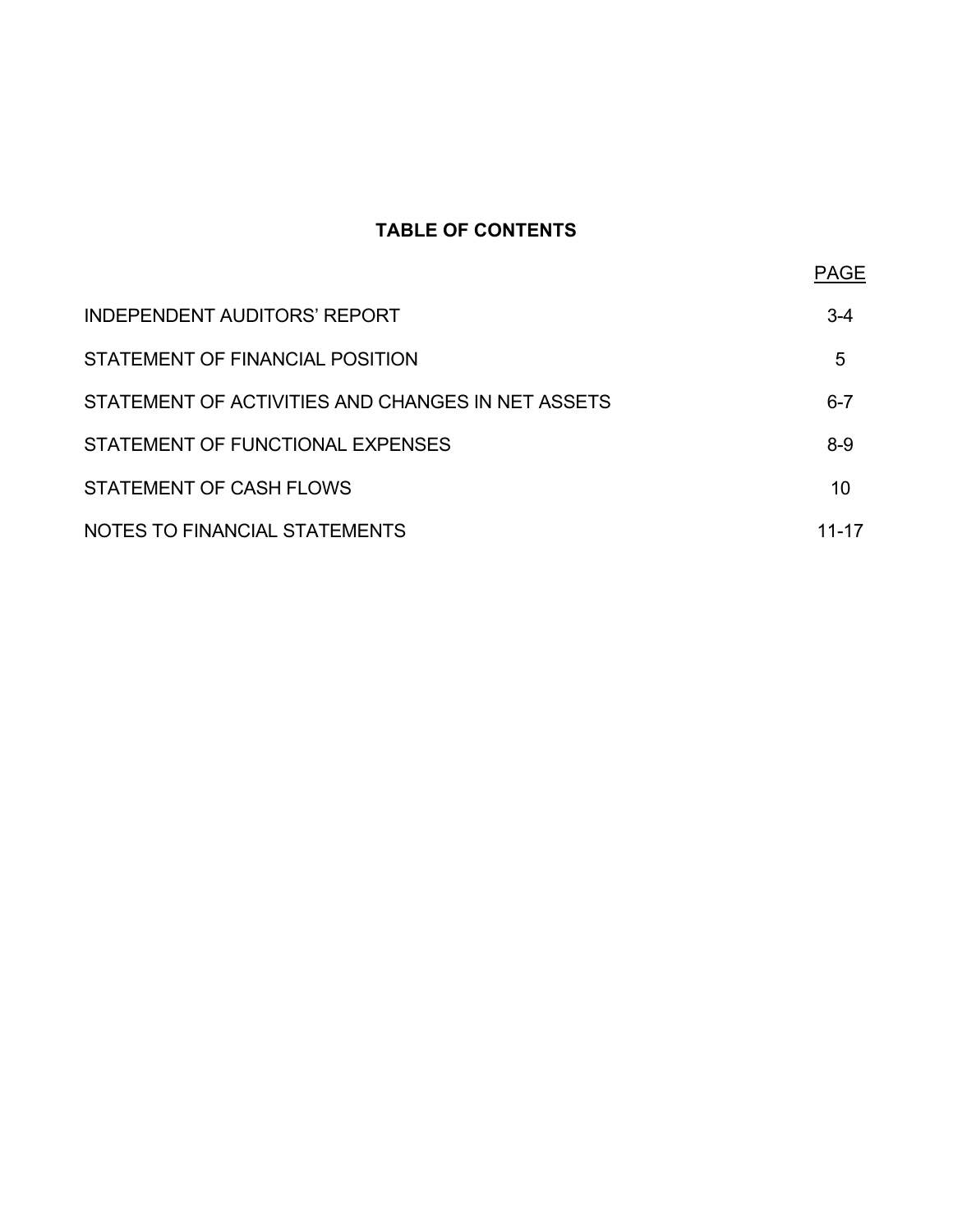

# **INDEPENDENT AUDITORS' REPORT**

### **Board of Directors The Summit Counseling Center, Inc.**

We have audited the accompanying financial statements of The Summit Counseling Center, Inc. (the "Summit"), which comprise the statement of financial position as of June 30, 2019, and the related statements of activities and changes in net assets, functional expenses and cash flows for the year then ended, and the related notes to the financial statements.

#### **Management's Responsibility for the Financial Statements**

Management is responsible for the preparation and fair presentation of these financial statements in accordance with accounting principles generally accepted in the United States of America ("GAAP"); this includes the design, implementation, and maintenance of internal control relevant to the preparation and fair presentation of financial statements that are free from material misstatement, whether due to fraud or error.

#### **Auditors' Responsibility**

Our responsibility is to express an opinion on these financial statements based on our audit. We conducted our audit in accordance with auditing standards generally accepted in the United States of America. Those standards require that we plan and perform the audit to obtain reasonable assurance about whether the financial statements are free of material misstatement.

An audit involves performing procedures to obtain audit evidence about the amounts and disclosures in the financial statements. The procedures selected depend on the auditors' judgment, including the assessment of the risks of material misstatement of the financial statements, whether due to fraud or error. In making those risk assessments, the auditor considers internal control relevant to the Summit's preparation and fair presentation of the financial statements in order to design audit procedures that are appropriate in the circumstances, but not for the purpose of expressing an opinion on the effectiveness of the Summit's internal control. Accordingly, we express no such opinion. An audit also includes evaluating the appropriateness of accounting policies used and the reasonableness of significant accounting estimates made by management, as well as evaluating the overall presentation of the financial statements.

We believe that the audit evidence we have obtained is sufficient and appropriate to provide a basis for our audit opinion.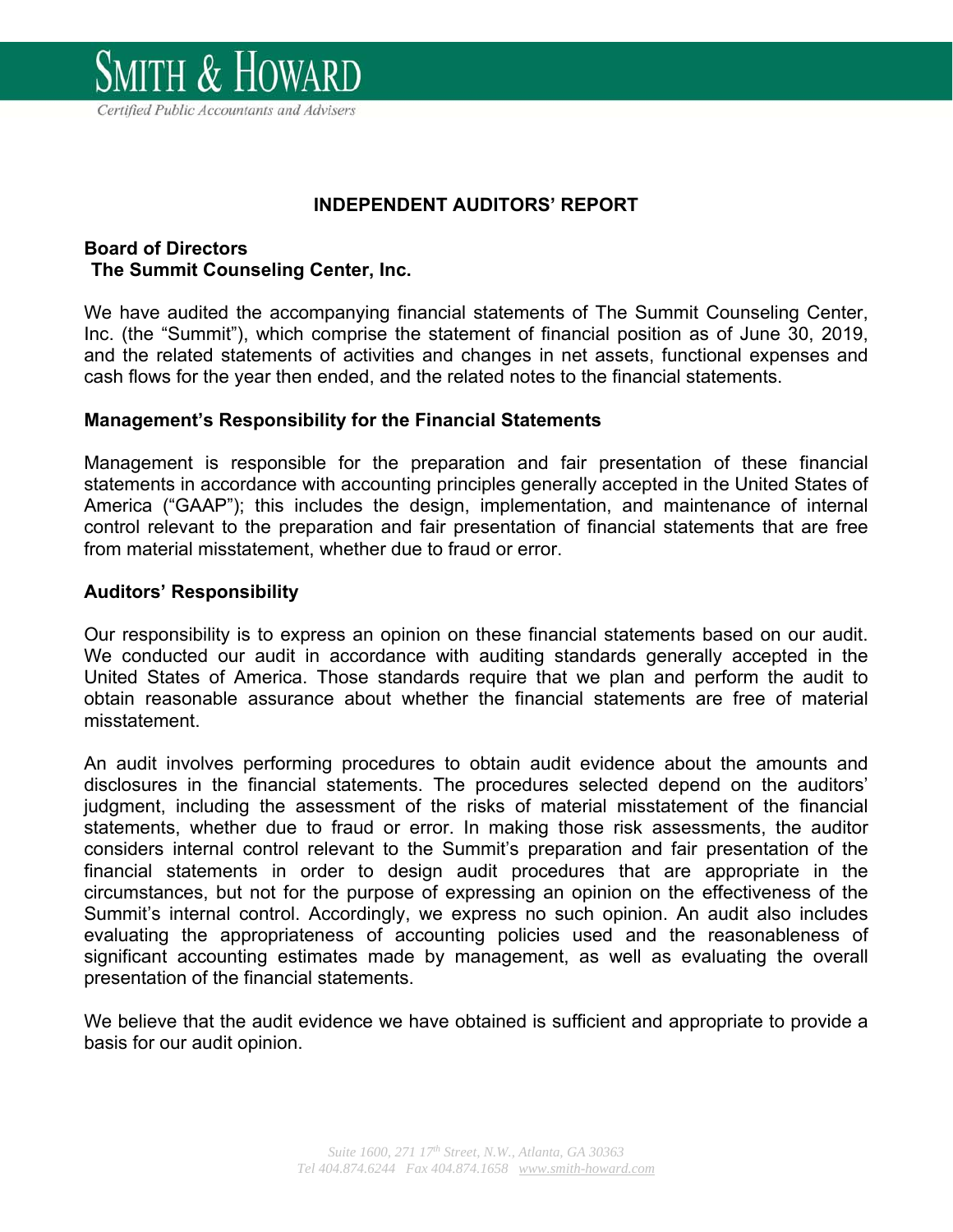# **Opinion**

In our opinion, the financial statements referred to above present fairly, in all material respects, the financial position of the Summit as of June 30, 2019, and the changes in net assets and cash flows for the year then ended in conformity with GAAP.

#### **Emphasis of Matter – Prior Year Financial Information**

The prior year comparative information and the financial statements of The Summit Counseling Center, Inc. as of and for the year ended June 30, 2018 were audited by other auditors whose report dated May 1, 2019 expressed an unqualified opinion on those financial statements.

Smith: + toward

April 15, 2020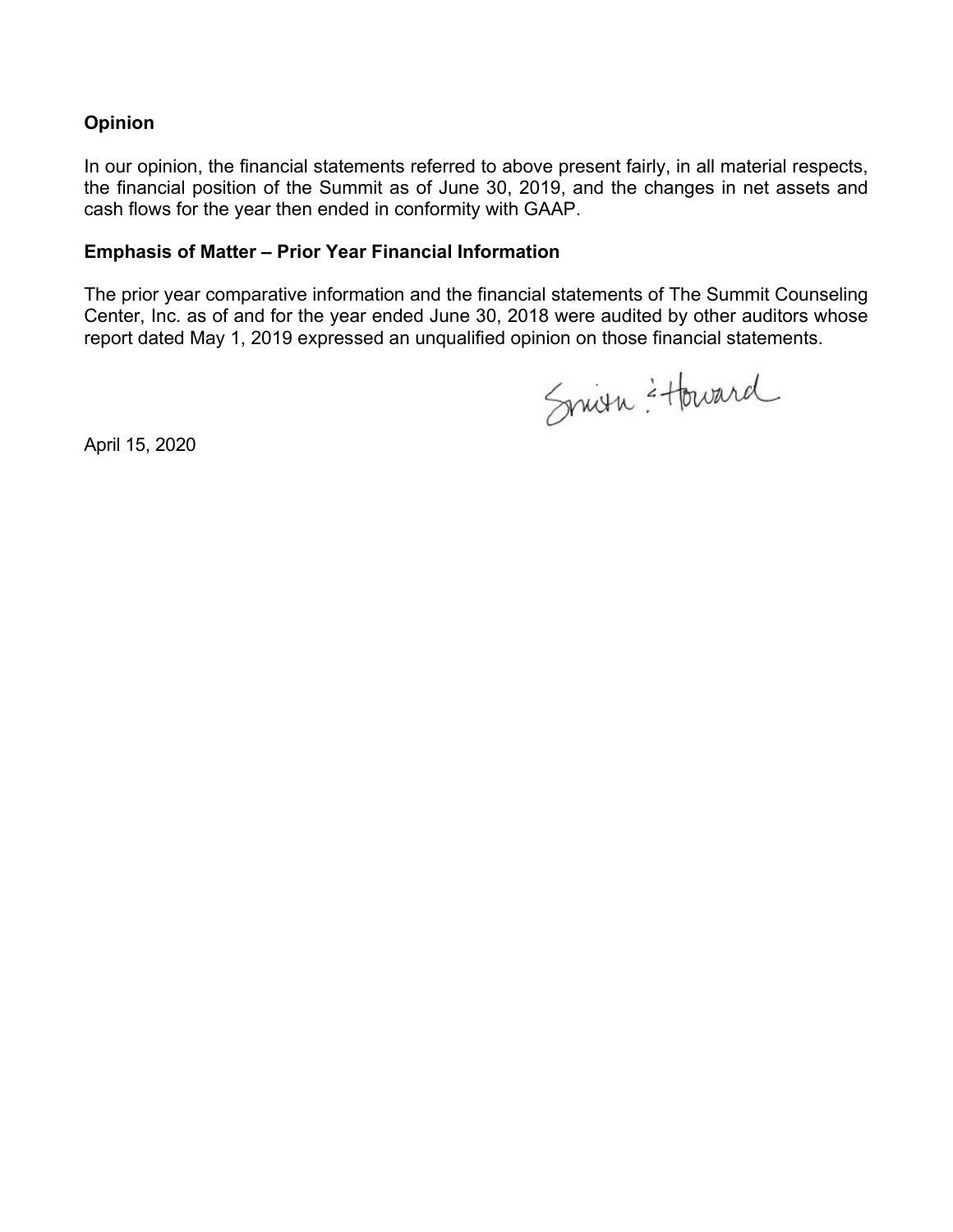# **THE SUMMIT COUNSELING CENTER, INC. STATEMENT OF FINANCIAL POSITION JUNE 30, 2019 AND 2018**

# **ASSETS**

|                                                      | 2019          | 2018                     |
|------------------------------------------------------|---------------|--------------------------|
| Cash and cash equivalents<br>Due from related entity | \$<br>185,145 | \$<br>117,864<br>140,082 |
| Other                                                | 29,473        | 3,054                    |
| Property and equipment, net                          | 108,070       | 100,486                  |
| <b>Total Assets</b>                                  | \$<br>322,688 | \$<br>361,486            |
| <b>LIABILITIES AND NET ASSETS (DEFICIT)</b>          |               |                          |
| Liabilities                                          |               |                          |
| Accounts payable and accrued expenses                | \$<br>112,186 | \$<br>111,455            |
| Deferred revenues                                    | 11,293        | 15,557                   |
| Due to related entity                                | 6,019         |                          |
| <b>Total Liabilities</b>                             | 129,498       | 127,012                  |
| <b>Net Assets</b>                                    |               |                          |
| <b>Without Donor Restrictions</b>                    |               |                          |
| <b>Board designated</b>                              | 137,036       | 123,623                  |
| Undesignated                                         | (88,086)      | 18,596                   |
| <b>Total Without Donor Restrictions</b>              | 48,950        | 142,219                  |
| <b>With Donor Restrictions</b>                       | 144,240       | 92,255                   |
|                                                      | 193,190       | 234,474                  |
|                                                      | \$<br>322,688 | \$<br>361,486            |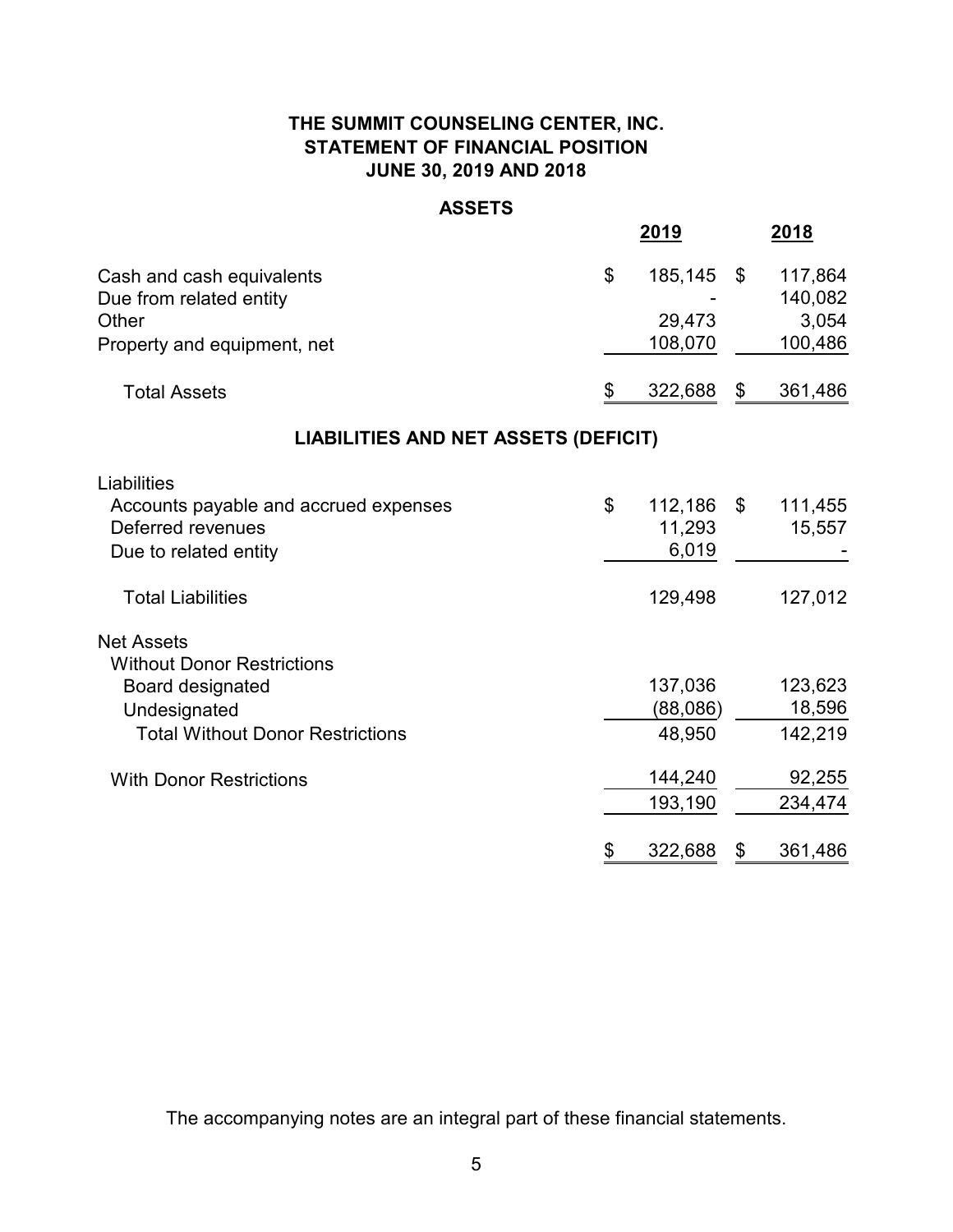#### **THE SUMMIT COUNSELING CENTER, INC. STATEMENT OF ACTIVITIES AND CHANGES IN NET ASSETS YEAR ENDED JUNE 30, 2019**

|                                       | <b>Without</b><br><b>Donor</b><br><b>Restrictions</b> | <b>With Donor</b><br><b>Restrictions</b> | <u>Total</u>    |
|---------------------------------------|-------------------------------------------------------|------------------------------------------|-----------------|
| Revenues and Other Support:           |                                                       |                                          |                 |
| Counseling fees                       | \$<br>2,361,266                                       | \$                                       | 2,361,266<br>\$ |
| Contributions                         | 467,493                                               | 280,437                                  | 747,930         |
| Client assistance fund revenue        | 363,920                                               |                                          | 363,920         |
| In-kind contributions                 | 166,331                                               |                                          | 166,331         |
| Other                                 |                                                       |                                          |                 |
| Net assets released from restrictions | 228,452                                               | (228, 452)                               |                 |
|                                       | 3,587,462                                             | 51,985                                   | 3,639,447       |
| Expenses:                             |                                                       |                                          |                 |
| Program                               | 3,032,919                                             |                                          | 3,032,919       |
| Management and general                | 311,551                                               |                                          | 311,551         |
| Fundraising                           | 336,261                                               |                                          | 336,261         |
|                                       | 3,680,731                                             |                                          | 3,680,731       |
| Change in Net Assets                  | (93, 269)                                             | 51,985                                   | (41, 284)       |
| Net Assets at Beginning of Year       | 142,219                                               | 92,255                                   | 234,474         |
| Net Assets at End of Year             | 48,950<br>\$                                          | 144,240<br>\$                            | 193,190<br>\$   |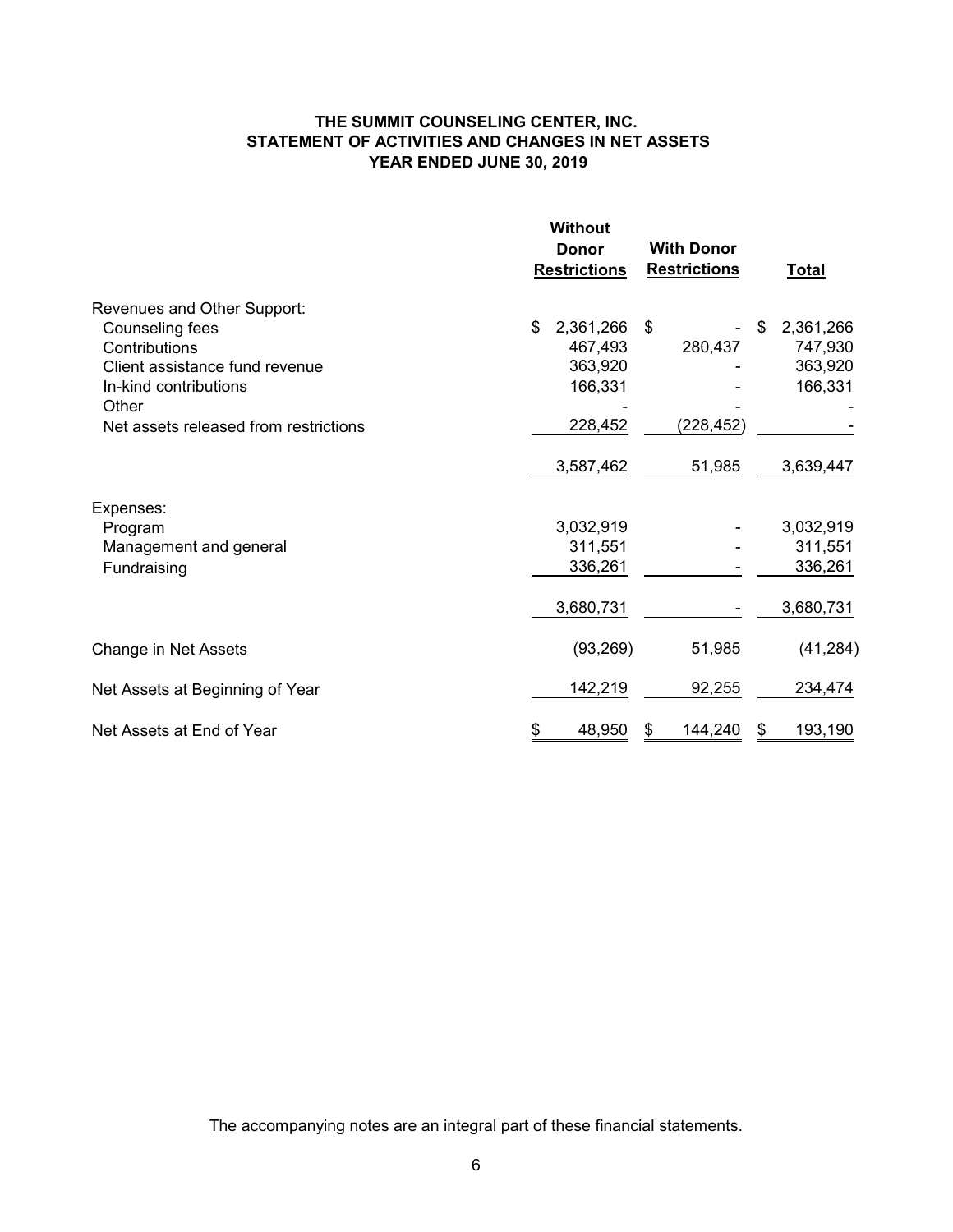#### **THE SUMMIT COUNSELING CENTER, INC. STATEMENT OF ACTIVITIES AND CHANGES IN NET ASSETS YEAR ENDED JUNE 30, 2018**

|                                       | <b>Without</b><br><b>Donor</b><br><b>Restrictions</b> | <b>With Donor</b><br><b>Restrictions</b> | <u>Total</u>    |
|---------------------------------------|-------------------------------------------------------|------------------------------------------|-----------------|
| Revenues and Other Support:           |                                                       |                                          |                 |
| Counseling fees                       | \$<br>1,688,192                                       | \$                                       | 1,688,192<br>\$ |
| Contributions                         | 571,918                                               | 62,305                                   | 634,223         |
| Client assistance fund revenue        | 260,357                                               |                                          | 260,357         |
| In-kind contributions                 | 159,875                                               |                                          | 159,875         |
| Other                                 | 1,349                                                 |                                          | 1,349           |
| Net assets released from restrictions | 99,169                                                | (99, 169)                                |                 |
|                                       | 2,780,860                                             | (36, 864)                                | 2,743,996       |
| Expenses:                             |                                                       |                                          |                 |
| Program                               | 1,914,032                                             |                                          | 1,914,032       |
| Management and general                | 259,808                                               |                                          | 259,808         |
| Fundraising                           | 450,844                                               |                                          | 450,844         |
|                                       | 2,624,684                                             |                                          | 2,624,684       |
| Change in Net Assets                  | 156,176                                               | (36, 864)                                | 119,312         |
| Net Assets at Beginning of Year       | (13, 957)                                             | 129,119                                  | 115,162         |
| Net Assets at End of Year             | 142,219<br>\$                                         | 92,255<br>\$                             | 234,474<br>\$   |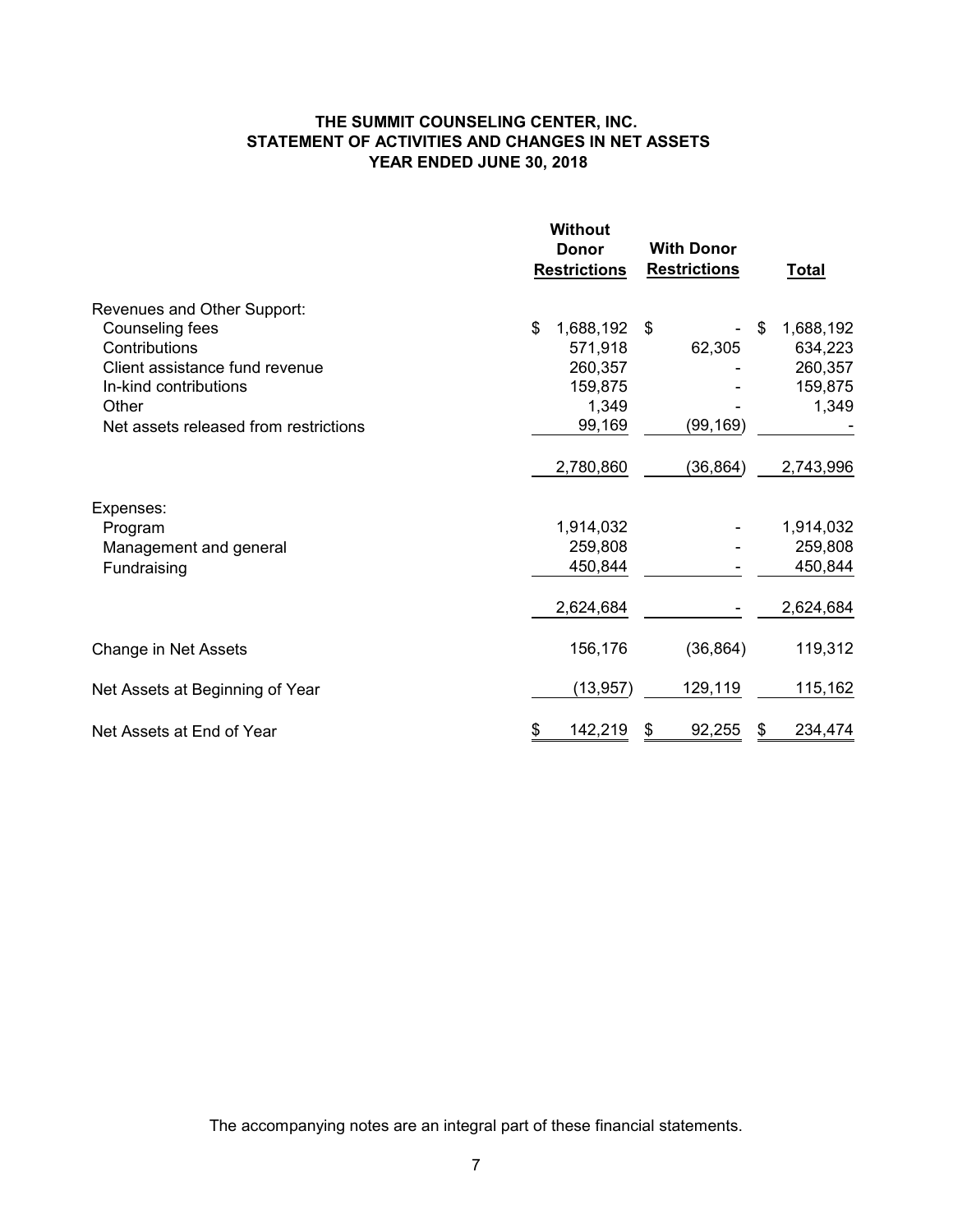#### **THE SUMMIT COUNSELING CENTER, INC. STATEMENT OF FUNCTIONAL EXPENSES YEAR ENDED JUNE 30, 2019**

|                               | Program     | <b>Management</b><br>and General | <b>Fundraising</b> | <b>Total</b><br><b>Expenses</b> |
|-------------------------------|-------------|----------------------------------|--------------------|---------------------------------|
| <b>Salaries</b>               | \$2,362,777 | \$<br>199,221                    | \$<br>62,662       | \$2,624,660                     |
| Events                        |             |                                  | 258,505            | 258,505                         |
| Occupancy                     | 191.894     | 51,172                           | 12.793             | 255,859                         |
| Clinical program              | 126,562     | 2,525                            | 58                 | 129,145                         |
| Information technology        | 82.601      | 27,534                           |                    | 110,135                         |
| Advertising                   | 81,613      |                                  |                    | 81,613                          |
| Banking                       | 83,708      | 854                              | 854                | 85,416                          |
| Depreciation and amortization | 33,808      | 11,269                           |                    | 45,077                          |
| Office                        | 19,753      | 5,267                            | 1,317              | 26,337                          |
| Administrative                | 15.000      | 5,000                            |                    | 20,000                          |
| Professional fees             | 15,361      | 8,342                            | 72                 | 23,775                          |
| Other                         | 19,842      | 367                              |                    | 20,209                          |
| <b>Total Expenses</b>         | \$3,032,919 | 311,551<br>\$                    | 336.261<br>S       | \$3,680,731                     |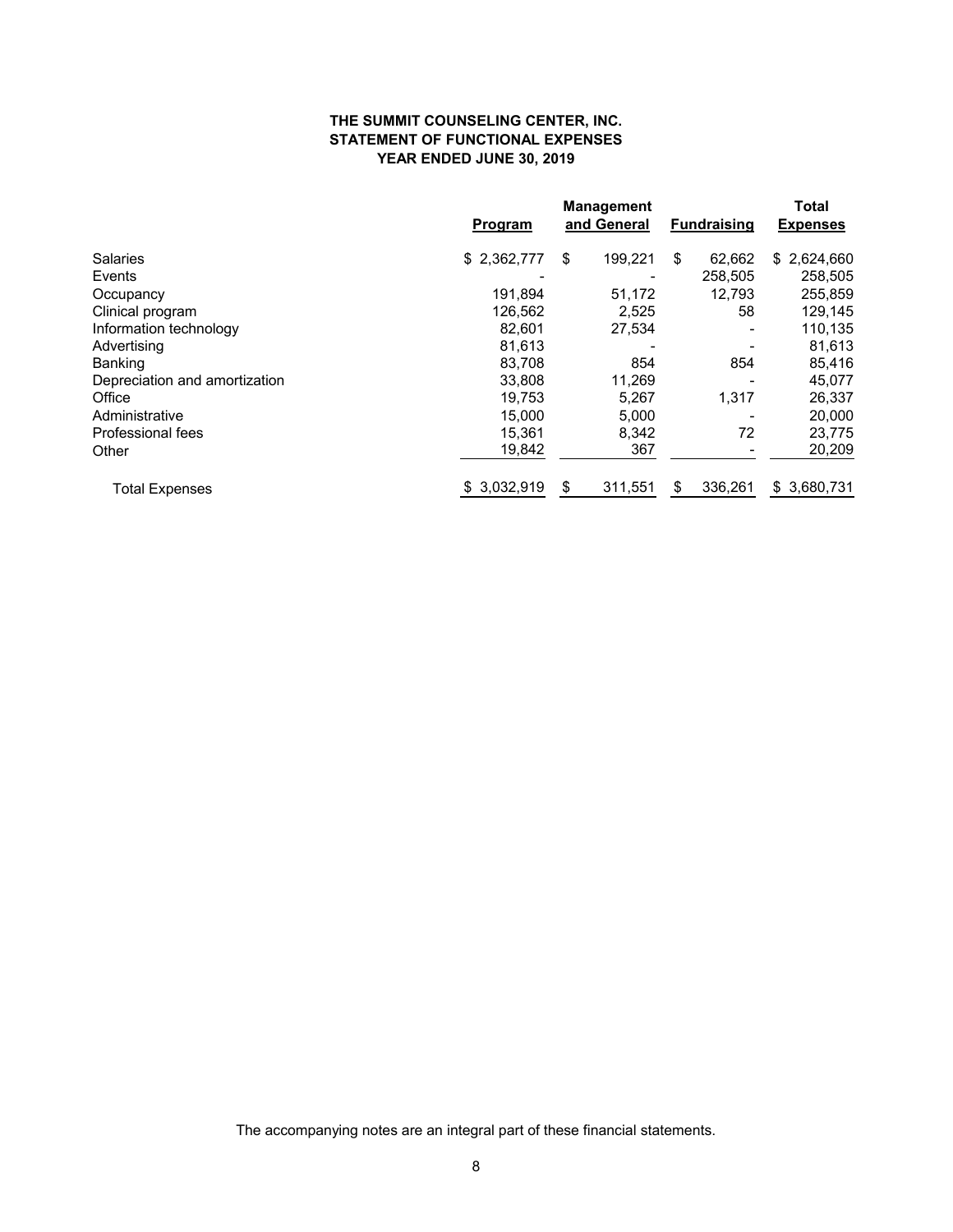#### **THE SUMMIT COUNSELING CENTER, INC. STATEMENT OF FUNCTIONAL EXPENSES YEAR ENDED JUNE 30, 2018**

|                               | Program         | <b>Management</b><br>and General | <b>Fundraising</b> | <b>Total</b><br><b>Expenses</b> |
|-------------------------------|-----------------|----------------------------------|--------------------|---------------------------------|
| <b>Salaries</b>               | 1,453,866<br>\$ | 183,197<br>\$                    | \$<br>183,197      | 1,820,260<br>\$                 |
| Events                        |                 |                                  | 255,023            | 255,023                         |
| Occupancy                     | 162,047         | 43,212                           | 10.803             | 216,062                         |
| Clinical program              | 73,682          | 933                              |                    | 74,615                          |
| Advertising                   | 56,819          |                                  |                    | 56,819                          |
| <b>Banking</b>                | 53,287          | 544                              | 544                | 54,375                          |
| Information technology        | 25,718          | 8,572                            |                    | 34,290                          |
| Office                        | 18,197          | 4,852                            | 1,213              | 24,262                          |
| Depreciation and amortization | 15.367          | 5,122                            |                    | 20,489                          |
| Administrative                | 15,000          | 5,000                            |                    | 20,000                          |
| Professional fees             | 7,933           | 7,933                            |                    | 15,866                          |
| Travel                        | 7,256           |                                  |                    | 7,256                           |
| Professional development      | 6,288           | 64                               | 64                 | 6,416                           |
| Other                         | 18,572          | 379                              |                    | 18,951                          |
| <b>Total Expenses</b>         | 1,914,032<br>S  | 259.808<br>\$                    | 450.844<br>S       | \$2,624,684                     |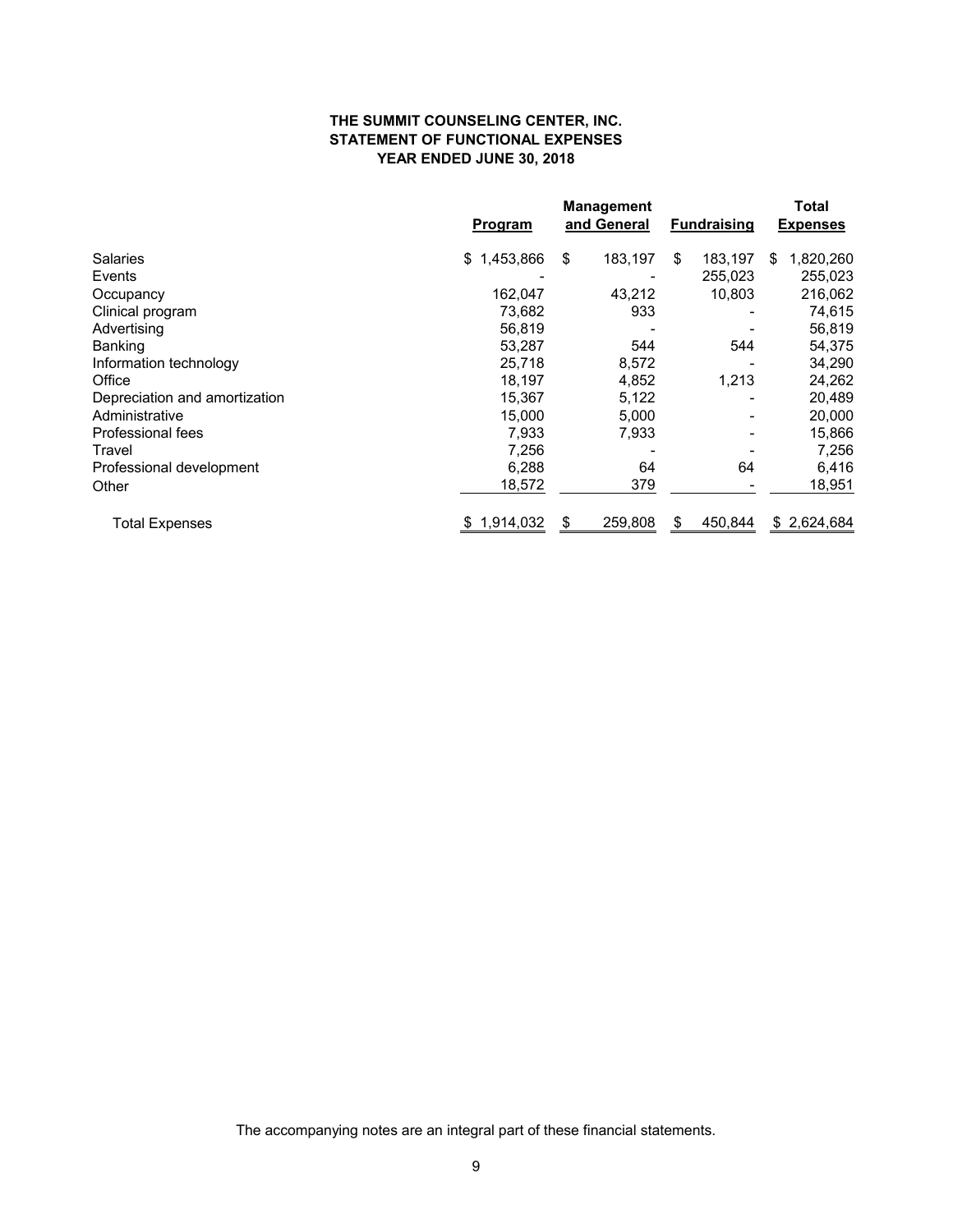# **THE SUMMIT COUNSELING CENTER, INC. STATEMENT OF CASH FLOWS YEARS ENDED JUNE 30, 2019 AND 2018**

|                                                                                                | 2019                 | 2018      |
|------------------------------------------------------------------------------------------------|----------------------|-----------|
| <b>Cash Flows from Operating Activities:</b><br><b>Change in Net Assets</b>                    | \$<br>$(41, 284)$ \$ | 119,312   |
| Adjustments to Reconcile Change in Net Assets<br>to Net Cash Provided by Operating Activities: |                      |           |
| Depreciation and amortization<br>Change in operating assets and liabilities:                   | 45,077               | 20,489    |
| Due to/from related entity                                                                     | 146,101              | (93, 475) |
| Other assets                                                                                   | (26, 419)            | 17,929    |
| Accounts payable and accrued expenses                                                          | (10, 687)            | 27,521    |
| Deferred revenues                                                                              | (4, 264)             | (242)     |
| Total adjustments                                                                              | 149,808              | (27,778)  |
| Net Cash Provided by Operating Activities                                                      | 108,524              | 91,534    |
| Cash Flows from Investing Activities:                                                          |                      |           |
| Purchases of property and equipment                                                            | (41, 243)            | (82, 300) |
| Net Cash Required by Investing Activities                                                      | (41, 243)            | (82, 300) |
| Net Change in Cash and Cash Equivalents                                                        | 67,281               | 9,234     |
| Cash and Cash Equivalents at Beginning of Year                                                 | 117,864              | 108,630   |
| Cash and Cash Equivalents at End of Year                                                       | 185,145<br>\$        | 117,864   |

# Non-Cash Investing Activities

At June 30, 2019, accounts payable included \$11,418 related to purchases of property and equipment.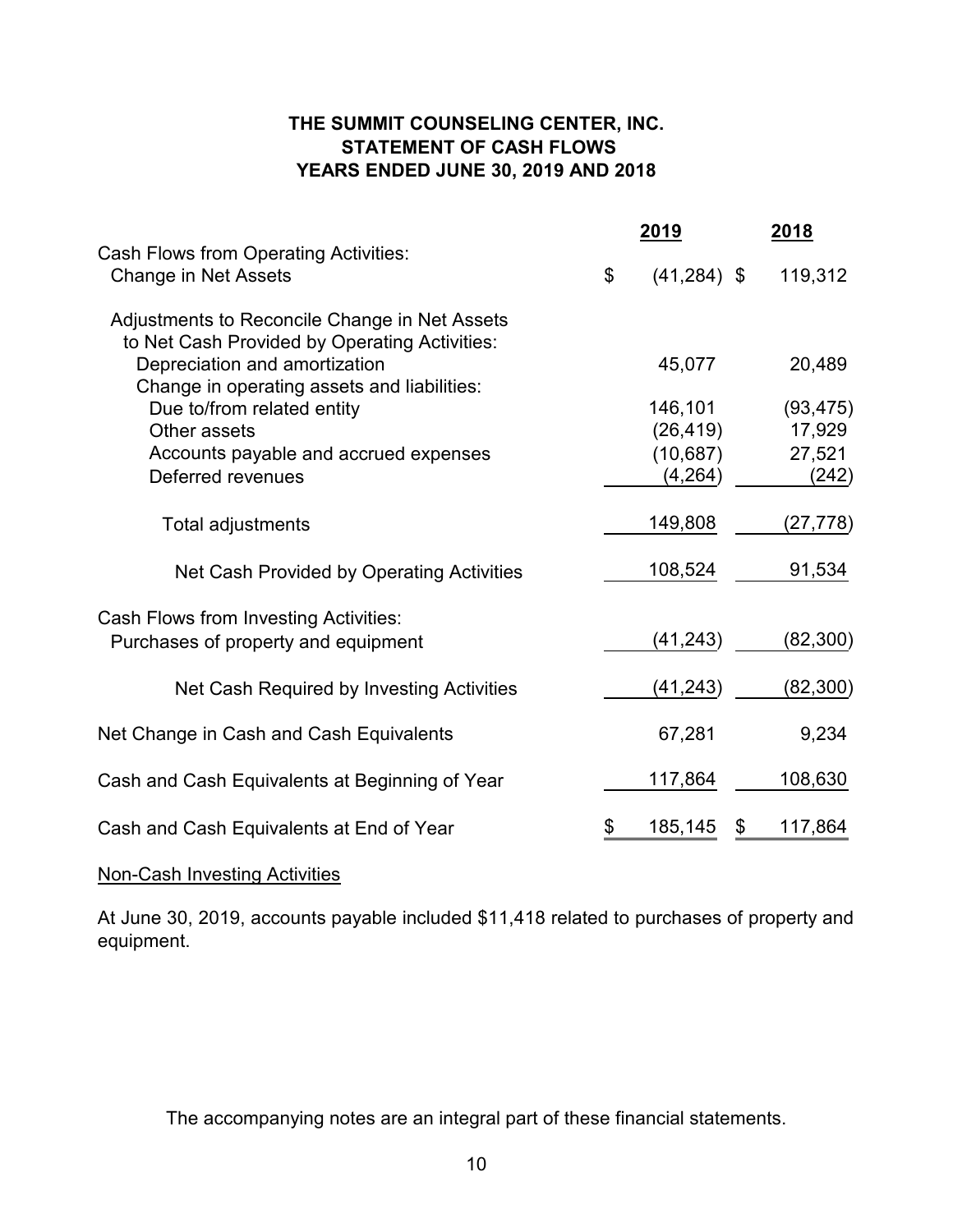# **NOTE 1 – ORGANIZATIONAL MATTERS**

# Nature of Organization

The Summit Counseling Center, Inc. (the "Summit") is a private, nonprofit communityfocused organization providing professional counseling services by state licensed and/or certified mental health professionals to the North Metro Atlanta community. The Summit's mission is to provide professional counseling, psychological services, and community education services utilizing an integrated approach to care for the whole person-body, mind, spirit and community. A wide spectrum of services is provided for adults, children, teens, and families including services for anxiety, depression, grief, trauma, and other mental health and substance use disorders. The Summit is committed to providing care for those who cannot afford the full cost of services through the Client Assistance Funds – subsidies composed of private donations, event-based fundraising proceeds, and partnerships. Through the innovative Summit OnSite School-Based Therapy program, in 2018-2019 The Summit provided onsite services in 19 local public and private schools (High Schools, Middle Schools, and Elementary Schools). The Summit partners with a wide range of community partners including churches, schools, businesses, foundations, individuals, and other nonprofit organizations to serve the North Metro Atlanta Community. The Summit is accredited by The Solihten Institute, Denver, Colorado.

# **NOTE 2 – SUMMARY OF SIGNIFICANT ACCOUNTING POLICIES**

#### Basis of Accounting

The Summit follows accounting standards set by the Financial Accounting Standards Board ("FASB"). The FASB sets accounting principles generally accepted in the United States of America ("GAAP").

#### New Accounting Policy

In August 2016, the FASB issued Accounting Standards Update ("ASU") 2016-14, *Presentation of Financial Statements of Not-for-Profit Entities.* This guidance is intended to improve the net asset classification requirements and the information presented in the financial statements and notes about a nonprofit's liquidity and availability of resources, expenses and investments returns, and cash flows.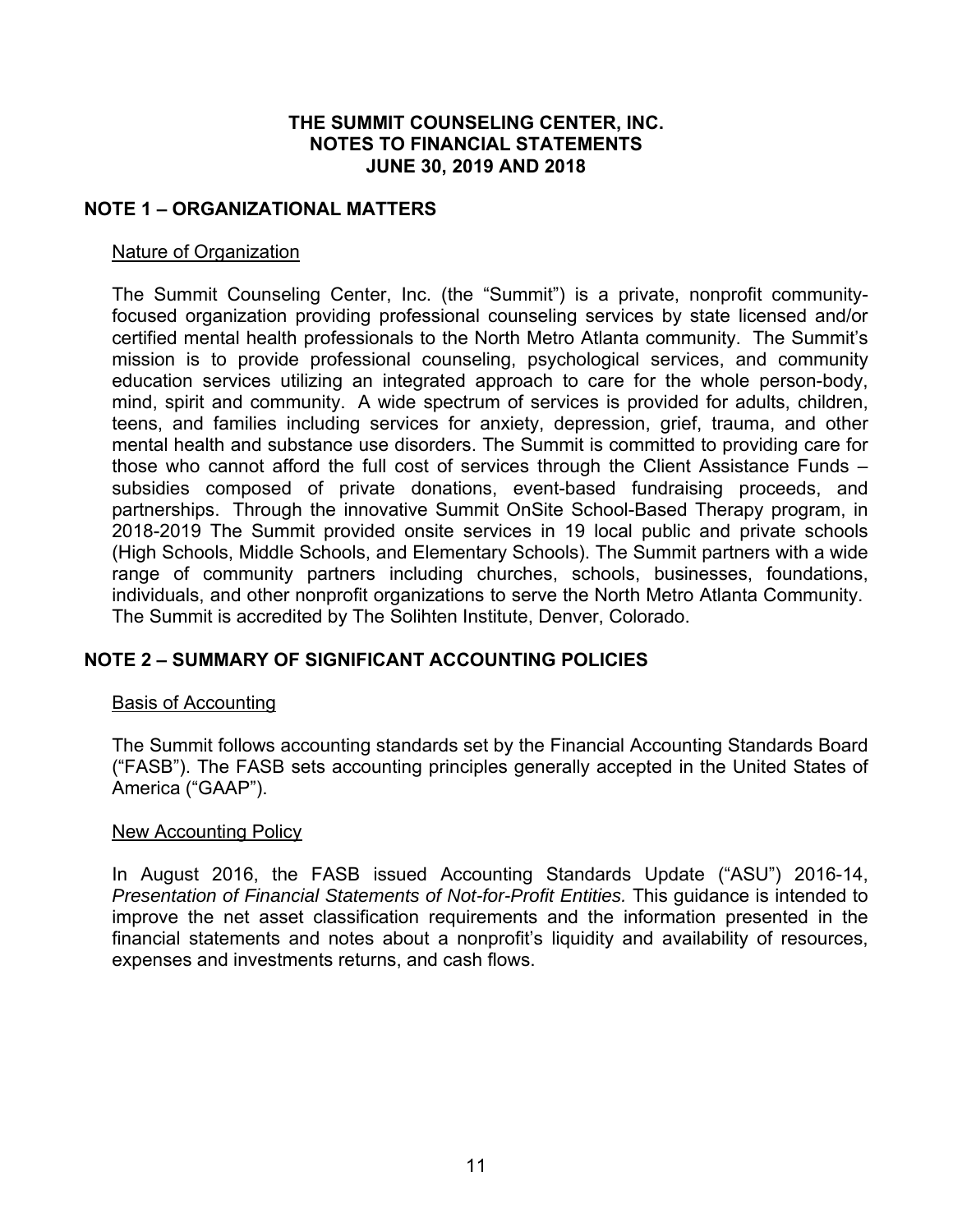# **NOTE 2 – SUMMARY OF SIGNIFICANT ACCOUNTING POLICIES (Continued)**

### New Accounting Policy (Continued)

Main provisions of this guidance include: (a) presentation of only two classes of net assets now entitled "net assets without donor restrictions" and "net assets with donor restrictions", (b) modifying the presentation of underwater endowment funds and related disclosures, (c) requiring that all nonprofits present an analysis of expenses by function and nature and disclose a summary of the allocation methods used to allocate costs, (d) presenting investment return net of external and direct internal investment expenses, and (e) requiring the disclosure of quantitative and qualitative information regarding liquidity and availability of resources.

The Summit has elected to adopt ASU 2016-14 as of and for the year ended June 30, 2019, with retrospective application for the 2018 financial statements. The Summit opted to not disclose liquidity and availability information for 2018 as permitted under the ASU in the year of adoption.

#### Financial Statement Presentation

The Summit prepares its financial statements using the accrual method of accounting; consequently, revenues and the related assets are recognized when earned and expenditures are recognized when the obligation is incurred.

Net assets, revenue, and support are classified based on the existence or absence of donor-imposed restrictions. Accordingly, net assets and changes therein are classified and reported as follows:

Net Assets Without Donor Restrictions – Net assets available for use in general operations and not subject to donor restrictions. Included within this category are Boarddesignated net assets, which are funds not specifically restricted by outside donors, but designated by the Board of Directors for a specific purpose.

Net Assets With Donor Restrictions – Net assets subject to donor-imposed restrictions. Some donor-imposed restrictions are temporary in nature, such as those that will be met by the passage of time or other events specified by the donor. Other donorimposed restrictions are perpetual in nature, where the donor stipulates that such resources be maintained in perpetuity.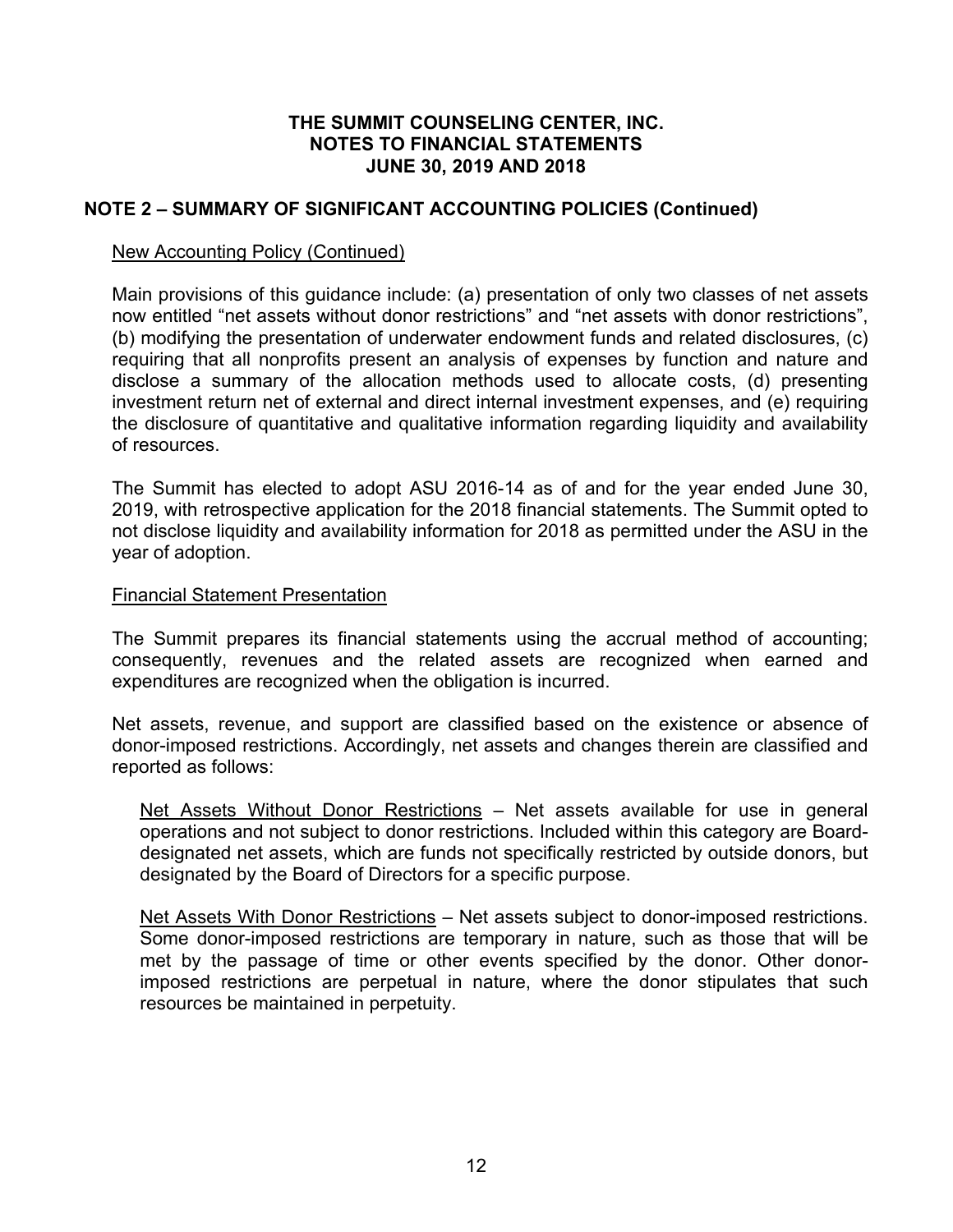# **NOTE 2 – SUMMARY OF SIGNIFICANT ACCOUNTING POLICIES (Continued)**

### Reclassifications

Certain 2018 amounts have been reclassified to conform with the 2019 financial statement presentation.

#### Use of Estimates

The preparation of financial statements in conformity with GAAP requires management to make estimates and assumptions that affect the amounts recorded and disclosed in these financial statements. Actual results could differ from those estimates.

#### Functional Allocation of Expenses

The Summit allocates its expenses on a functional basis among its programs and supporting services. Expenses that can be identified with a specific program or supporting service are allocated directly. Expenses common to several functions are allocated according to the formula developed by management.

#### Revenue Recognition

Counseling center fees are due after services are performed and revenue is recognized in the period in which the services are provided. In 2019, the counseling center collected fees in advance of services being performed and recorded as deferred revenue. The revenue is recognized when services are performed in the following fiscal year. Counseling center fees earned but uncollected at June 30, 2019 and 2018 were not significant.

#### **Contributions**

The Summit reports contributions of cash and other assets as donor restricted support if they are received with donor stipulations that limit the use of the donated assets for a future accounting period or for a special purpose. When a donor restriction expires, that is, when a stipulated time restriction ends or purpose of restriction is accomplished, net assets with donor restrictions are reclassified to net assets without donor restrictions and reported in the statement of activities and net assets as net assets released from restrictions. When donor restricted contributions are received, and the restrictions are met in the same accounting period, they are reported as increased in net assets with donor restrictions and net assets released from restrictions.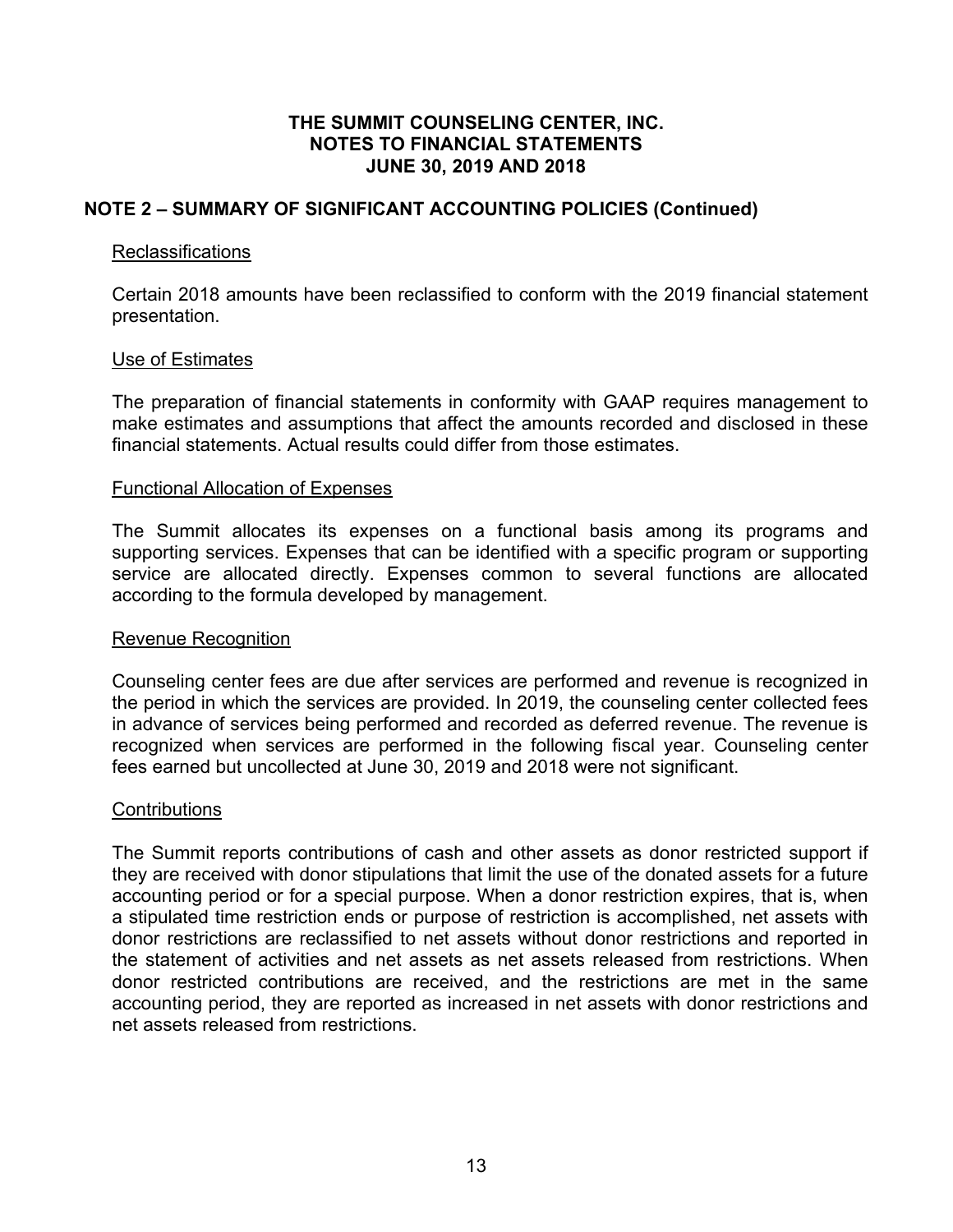# **NOTE 2 – SUMMARY OF SIGNIFICANT ACCOUNTING POLICIES (Continued)**

# Contributions (Continued)

The Summit reports gifts of land, buildings and equipment, or the right to use those assets at estimated fair value as unrestricted support unless explicit donor stipulations specify how the donated assets must be used. Gifts of long-lived assets with explicit restrictions specify how the assets are to be used and gifts of cash or other assets that must be used to acquire long-lived assets are reported as donor restricted support.

#### Gifts-In-Kind

Donated goods and services are reflected as contributions in the accompanying financial statements at their estimated fair values at the date of receipt. The value of donated services is recorded in the financial statements if the services create or enhance nonfinancial assets or require specialized skill that would typically need to be purchased if not donated. Services donated to the Summit are only recognized in the financial statements when utilized. During the years ended June 30, 2019 and 2018, the Summit received and utilized \$166,331 and \$159,875 in donated goods and services, respectively.

# Cash and Cash Equivalents

Cash and cash equivalents include cash and highly liquid investments that are readily convertible into cash and have a maturity of ninety days or less from the date of purchase. At times, cash and cash equivalent balances exceed federally insured amounts. The Summit believes it reduces risks associated with balances in excess of federally insured amounts by maintaining its cash with major financial institutions with sound financial standing. If liquidity issues arise in the global credit and capital markets, it is at least reasonably possible that these changes in risks could materially affect the amounts reported in the accompanying financial statements.

#### Property and Equipment

Acquisitions of property and equipment in excess of \$1,500 are capitalized. Property, equipment and leasehold improvements are depreciated and amortized using the straightline method over the estimated useful lives of the assets of 3-30 years.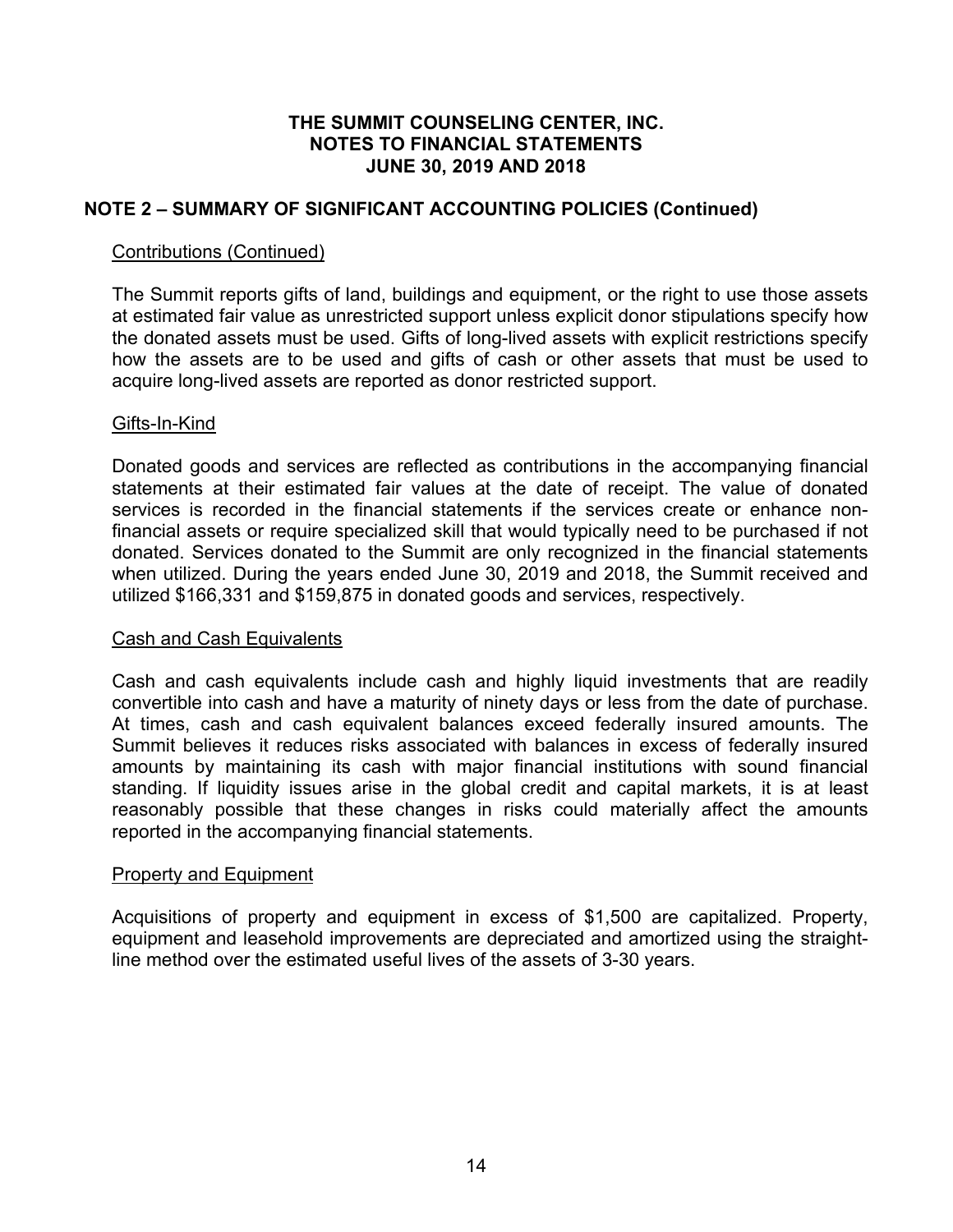# **NOTE 2 – SUMMARY OF SIGNIFICANT ACCOUNTING POLICIES (Continued)**

# Property and Equipment (Continued)

Property and equipment of the Summit consists of the following at June 30:

|                                                | 2019         |    | 2018      |
|------------------------------------------------|--------------|----|-----------|
| <b>Building Improvements</b>                   | \$<br>71,964 | \$ | 71,964    |
| <b>Furniture and Equipment</b>                 | 68,988       |    | 66,348    |
| <b>Computers and Software</b>                  | 115,455      |    | 100,685   |
| Leasehold Improvements                         | 50,093       |    | 14,842    |
|                                                | 306,500      |    | 253,839   |
| Less Accumulated Depreciation and Amortization | (198, 430)   |    | (153,353) |
|                                                | 108,070      | S  | 100,486   |

Depreciation expense was \$45,077 and \$20,489 for the years ending June 30, 2019 and 2018, respectively.

# Income Taxes

The Summit is exempt from federal and state income taxes under Internal Revenue Code Section 501(c)(3). Accordingly, no provision for incomes taxes has been made.

The Summit annually evaluates all federal and state income tax positions. This process includes an analysis of whether these income tax positions the Summit takes meet the definition of an uncertain tax position under the Income Taxes Topic of the Financial Accounting Standards Codification. Management believes the Summit is no longer subject to income tax examinations for tax years ending before June 30, 2016.

# Advertising

Advertising costs are expensed as incurred. For the years ended June 30, 2019 and 2018, advertising expense totaled \$81,613 and \$56,819, respectively.

# **NOTE 3 – RELATED PARTY TRANSACTIONS**

The \$6,019 balance due to a related entity at June 30, 2019 represents net borrowings from an affiliated entity which are non-interest bearing. The \$140,082 balance due from related entity at June 30, 2018 represents net transfers to an affiliated entity which is noninterest bearing.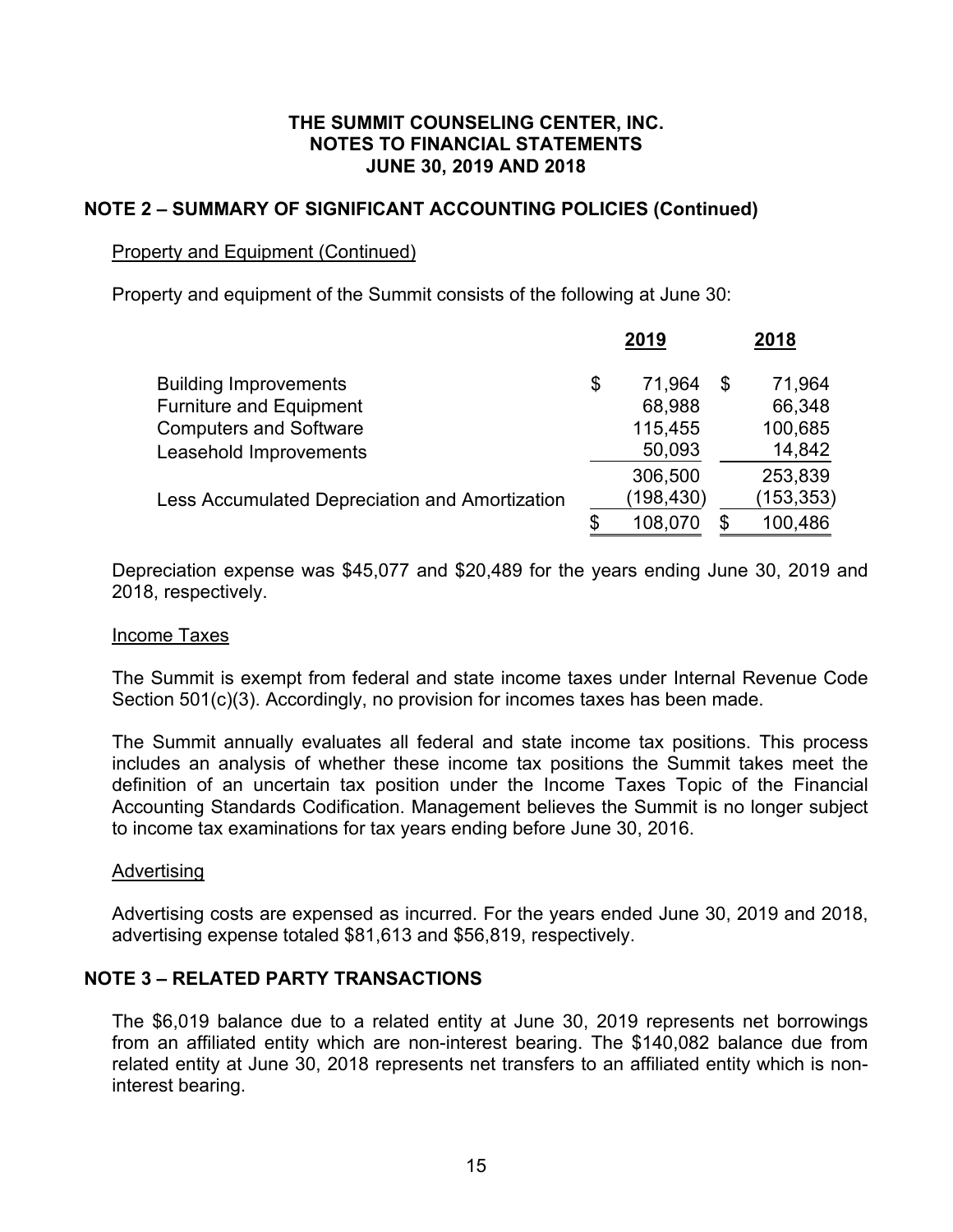### **NOTE 3 – RELATED PARTY TRANSACTIONS (Continued)**

The Summit shares operating expenses with an affiliated entity. Total shared operating expenses of \$20,000 were allocated to the Summit during each of the years ended June 30, 2019 and 2018.

The Summit uses certain facilities owned by affiliated entities at no cost. To account for this benefit, the Summit recognized in-kind revenue and expense of \$159,875 for the years ended June 30, 2019 and 2018.

#### **NOTE 4 – EMPLOYEE BENEFIT PLAN**

The Summit provides a discretionary retirement program to its employees by utilization of an Internal Revenue Code Section 403(b) plan. The Summit matches the employees' contributions to a maximum of 4% of gross wages. Employees become eligible for this program after one year of employment and with a minimum of 1,000 hours of service. The Summit contributed and expensed approximately \$58,000 and \$42,000 to this program for the year ended June 30, 2019 and 2018, respectively.

### **NOTE 5 – NET ASSETS**

Net assets with donor restrictions are restricted for the following purposes as of June 30:

|                        | 2019          | 2018   |
|------------------------|---------------|--------|
| Capital expenditures   | \$<br>14.843  | 14,843 |
| Counseling             | 126,832       | 74,847 |
| Other designated funds | 2,565         | 2,565  |
|                        | \$<br>144,240 | 92,255 |

The Board also designates a portion of net assets without donor restrictions to be reserved for future operations. The amounts designated by the Board for the years ended June 30, 2019 and 2018 were \$137,036 and \$123,623, respectively.